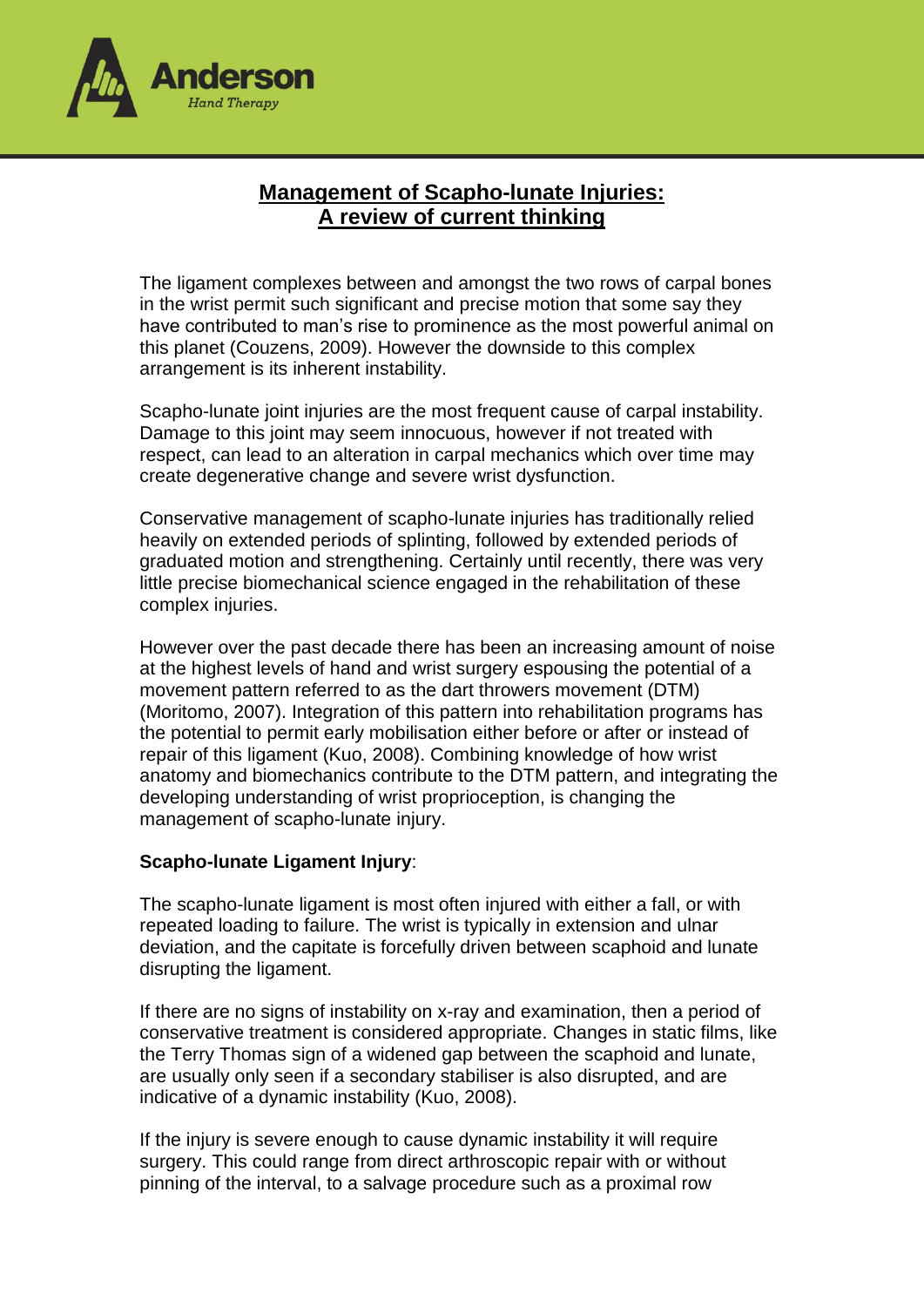

carpectomy. The latter is generally used only in instances of severe joint degeneration.

### **Anatomy:**

The scaphoid, lunate, and triquetral bones are an intercalated segment. This means that no tendons insert here, making their movement dependant on forces imposed upon them by the surrounding ligamentous structures. The scapho-lunate interosseous ligament (SLIL) itself, is a seamless transition between the articular surfaces of the scaphoid and lunate (Kuo,2008). It is a C shaped ligament with 3 sub regions, dorsal, palmar and proximal. Of these, the dorsal is the thickest and most important, with the proximal portion providing little restriction to abnormal movement.

Secondary stabilisers are both intrinsic and extrinsic ligamentous complexes, with the importance of the sensory laden dorsal radiotriquetral (DRC), and dorsal intercarpal (DIC) ligaments becoming more apparent. These secondary stabilisers are not substantial enough create instability if injured on their own, but are important to overall carpal kinematics.

The combination of a strong intrinsic ligament and the surrounding extrinsic ligaments mean that the intercalated segment described above must operate as a unit depending on the direction the hand takes. However, the precision that hand function demands of the wrist joint means that there must also be motion of the bones within the segment relative to each other. This intercarpal movement is most apparent at the end ranges of flexion, extension, ulnar and radial deviation. The implications of this are that if there is damage to the SLIL, then movement must be restricted in order to encourage healing.

### **The Dart Thrower's Movement:**

When the hand is used for most activities, it rarely relies on wrist movement in a strict singular plane. Rather it uses a combination of movement patterns to position the hand in space. This mixed movement of radial-extension to ulnarflexion is most commonly seen in activities like bouncing or throwing a ball, pouring water from a jug, or drinking from a cup. In fact, it is difficult to think of tasks that are not multi-planar that do not integrate this pattern in some way.

The physiologic importance of this motion is that relative to each other and to the radius, the scaphoid and the lunate move very little during the mid-range of this pattern. Certainly their movement is remarkably reduced during the DTM as compared to the single planes of flexion, extension or ulnar and radial deviation (Moritomo, 2007). It is this relative lack of motion that has encouraged the integration of this pattern into the early mobilisation of an injured SLIL.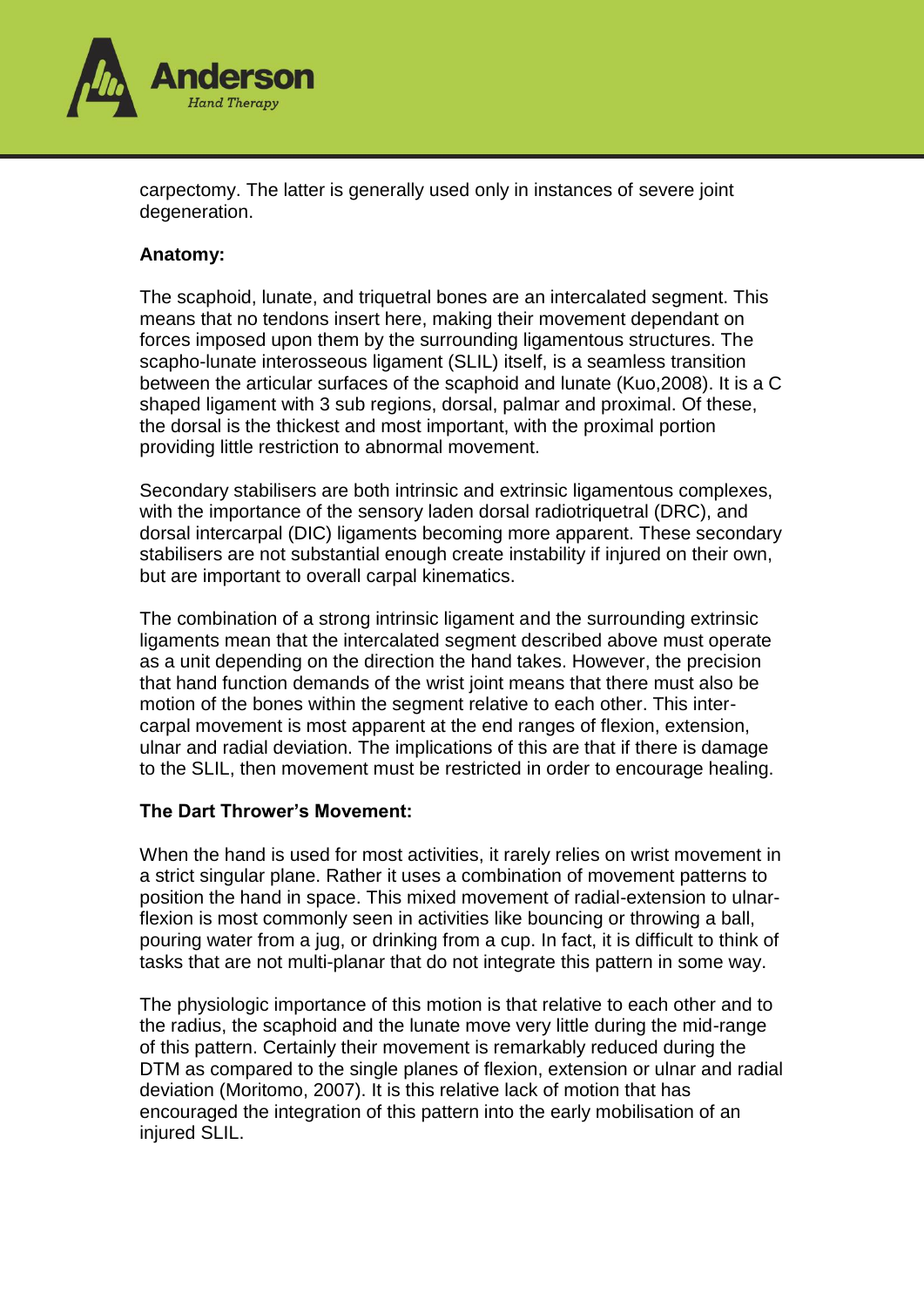

## **Stability and Function:**

The DTM pattern is a stable movement because it does not operate in isolation. Rather, its functionality is demonstrated as it creates the optimal cocking position of wrist and arm, which then move rapidly into extension through a power swing or throw. During this process there is also maintenance of hand / eye co-ordination with alignment of the wrist, elbow, and shoulder joint (Ross, Couzens, 2009). The DTM is not an isolated, distal movement, and should not be treated as such in rehabilitation. This, by the way, is a good general rule for most hand injuries, neglect proximal structures at your peril!

### **Muscle & Ligament Input:**

There are three important muscles that are responsible for generating the DTM. These are extensor carpi radialis longus and brevis (ECRL/B), abductor pollicis brevis (AbPB), & flexor carpi ulnaris (FCU). The relevant antagonist muscles are flexor carpi radialis (FCR), and extensor carpi ulnaris (ECU). Reflex stimulation of the SLIL has shown inhibition of ECU. ECU's impact upon the distal carpal row is to encourage its pronation and therefore widen the scapho-lunate interval. Whilst the SLIL is intact, the FCR effectively resists this motion. However if the SLIL is disrupted, the FCR's movement arm will increase load through the radial carpus, increasing scaphoid displacement (Garcia-Elias, 2007).

However, during the DTM, the emphasis is on the SLIL friendly muscles. ECU and FCR are effectively switched off, thus avoiding stress to the SLIL. The dorsal ligamentous structures are densely packed with mechanoreceptors, working to provide the required sensory feedback for precise wrist control. The more dense radial and palmar columns contain little to no sensory innervation and are instead responsible for the required mechanical restraint (Hagert, 2010).

### **Rehabilitation:**

It follows then, that if you are trying to rehabilitate a wrist following SLIL injury, that active movement should at first be constrained to the DTM, and preferably the mid-range of this pattern because the DTM has been shown to minimise stress to the SLIL. Muscles that are friendly to the ligament, ie those that encourage movement in the DTM plane should be isolated. Exercises should be designed to exaggerate the pattern, integrating the so-called DTM friendly muscles FCU and ECRL, which work to protect the joint (Garcia-Elias, 2010).

Isolation of this movement provides sufficient proprioceptive input to wrist mechanoreceptors to enhance wrist control, and in the case of SLIL injury, encourage the secondary stabilisers to kick in. Incorporating forced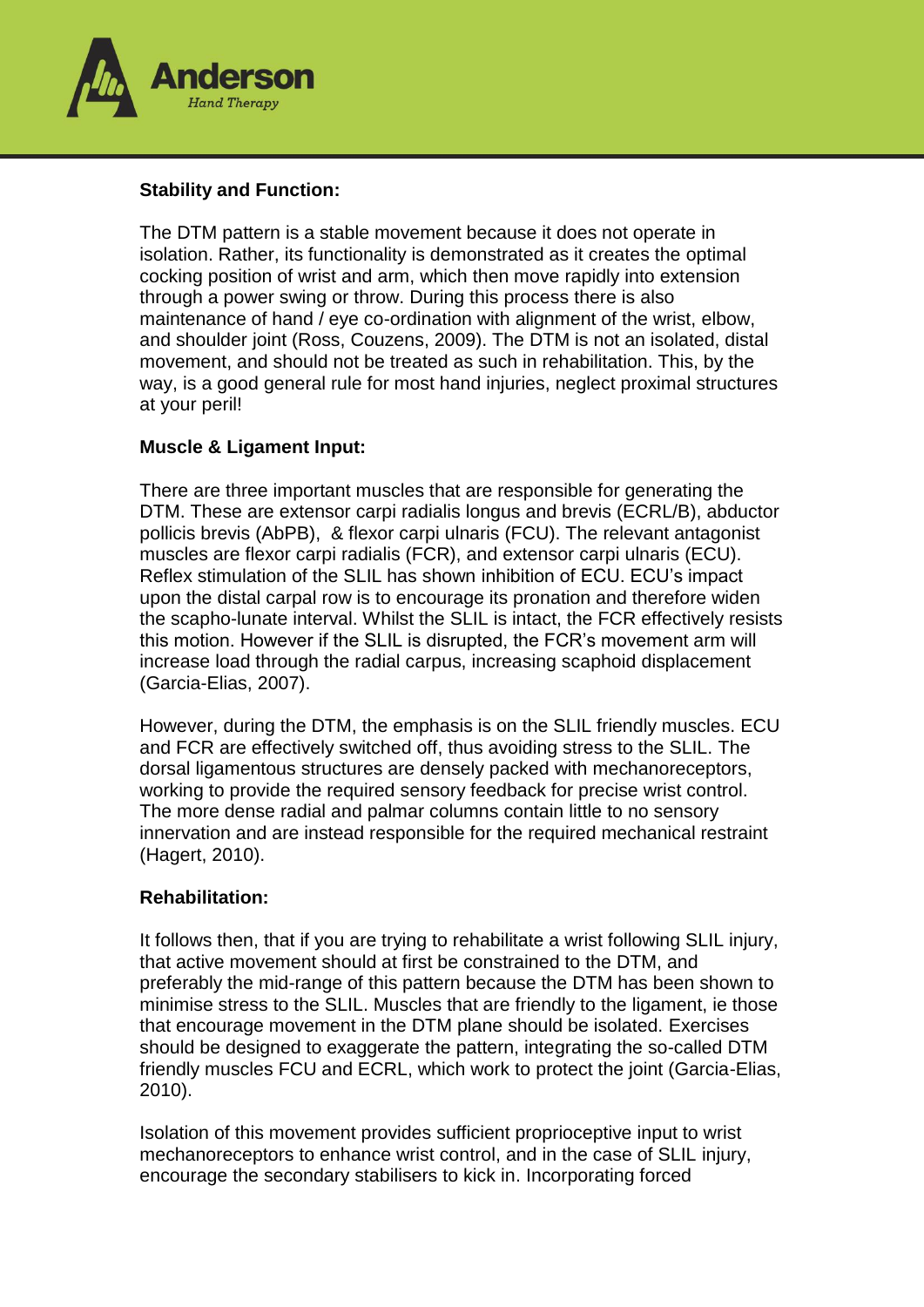

proprioceptive input into the program will then further enhance the ability of the relevant mechanoreceptors to influence safe movement (Hagert, 2010).

The DTM is a stable and functional pattern of movement. At the very least, adoption of the DTM as part of a wrist rehabilitation program appears to have the potential to enhance current therapy protocols. Integrating accurate and normal carpal kinematics into wrist rehabilitation should lead to early and safe mobilisation and likely better outcomes.

## **CASE STUDY:**

The patient was a 62 year old, retired, right-handed woman. She played competition tennis once a week, swam twice a week, and went to the gym twice a week. After a fall at the gym onto her right hand in February 2009, the wrist became painful and ached. She reported significant discomfort when weight bearing, and that it caught and clunked with certain movements.

The patient sought medical treatment in March 2009. An x-ray showed no fracture. She was given a wrist splint to wear, had soft tissue work and completed a generic exercise program. This intervention provided no relief of her symptoms.

In June 2009 the patient had an MRI, which showed a grade 3 disruption of the scaphoid-lunate ligament after another negative x-ray. A Watson's test was negative, however she had a positive ballottement sign, and significant pain over the scaphoid-lunate interval. A cortisone injection was administered, however this also brought no relief.

She saw a hand surgeon who felt that a scaphoid-lunate ligament repair was not appropriate because of her age, and the length of time since injury. She wanted to avoid a salvage procedure, and was offered further conservative management. In late July 2009, a referral was made to a hand therapist for fabrication of a splint that restricted wrist motion to the dart throwers plane.

After six weeks of wearing the splint at all times, removing it only for hygiene, there was minimal tenderness over the scaphoid-lunate interval. The patient reported that the catching sensation she had had, was now gone, and she reported better hand function.

At week 6 an exercise and strengthening program based on the DTM was initiated. FCR and ECRL were targeted. The exercises also provided controlled stress and proprioceptive input to the dorsal ligaments, including the SLIL. The patient removed the splint for these exercises, and began to wear it less throughout the day for light functional tasks. She still wore it overnight.